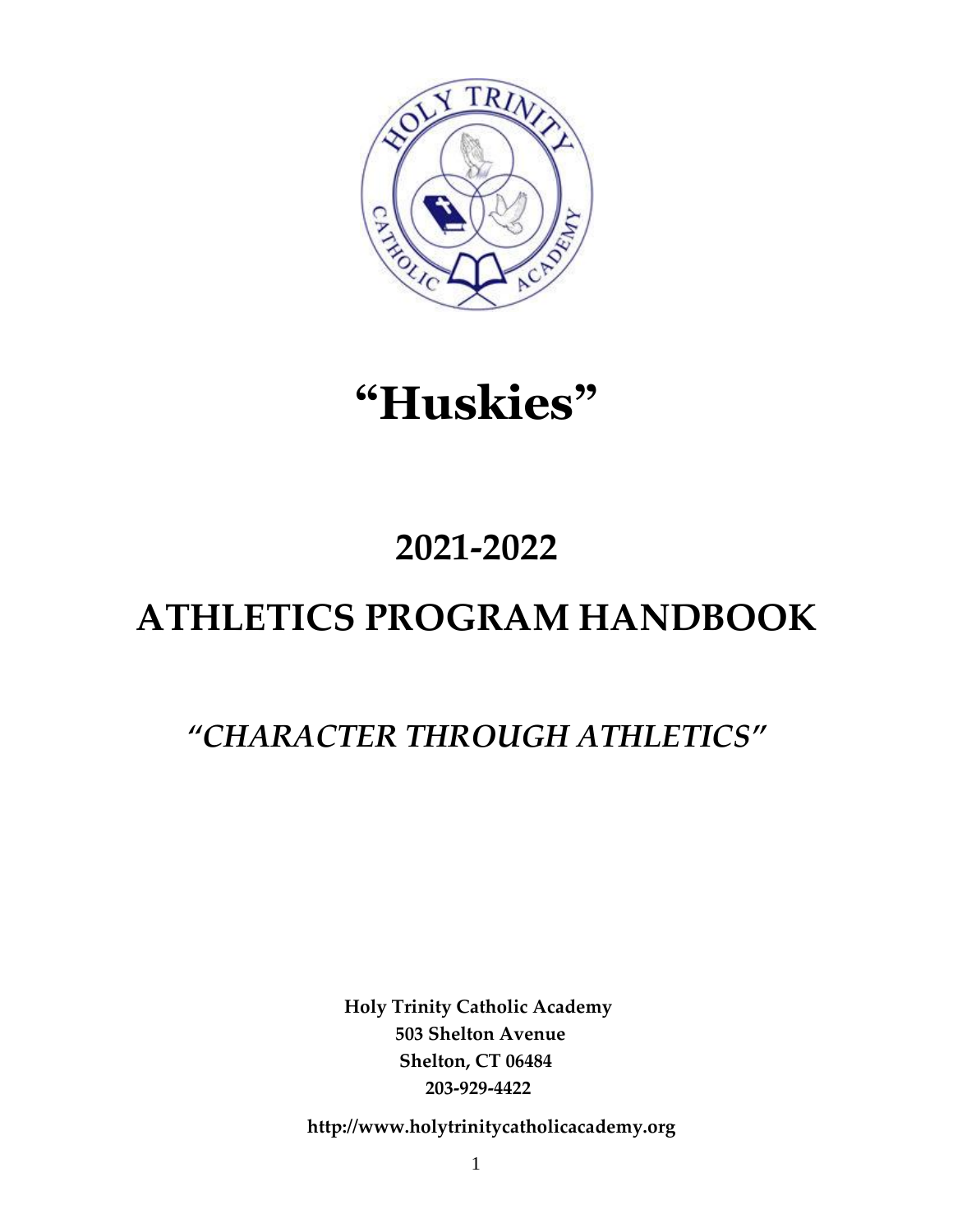Dear Parents, Students, and Coaches:

*"[I] consider sports as an instrument of education when it fosters high human and spiritual ideals; when it forms youth in an integral way in values such as loyalty, perseverance, friendship, solidarity and peace. Surmounting differences of cultures and ideologies, sports offers an ideal occasion for dialogue and understanding among peoples, for building the desired civilization of love; to put into practice these values, based on the dignity of the human person, in face of possible interests that might darken the nobility of sports itself."*

*‐ Pope John Paul II (Sept. 16, 2002)* 

## **\*Please be aware that ALL COVID PROTOCOLS MUST be followed by all who are a part of the HTCA Sports Program in any manner.**

Welcome to Holy Trinity Catholic Academy!

As a school community, we all must consider the appropriate role of athletics here at HTCA. A core characteristic of Catholic Christianity and Catholic schools is the concept of relationship and community and the conviction that human kind is "made for each other" (*Educating for Life*, Thomas Groome, p.60). Our prayer is stronger in community. Academic achievement is greater in a community with a similar mission and goals. Our athletic program adds another dimension to our school community. Pope John Paul II says that as manifestations of the communal body of Christ, athletics serve to unify all individuals, including coaches, student-athletes, and families in a spirit of peace.

This handbook outlines the philosophy and reflects the policies of the HTCA Athletics Program for the 2021‐2022 school year. Please read this document carefully, sign the attached agreement, and return it to school before attending the first practice date. The agreement states that you intend to abide by the policies of the HTCA Athletics Program during the 2021‐2022 school year.

Our Athletics Program extends the work of HTCA by offering another environment in which high human and spiritual ideals can be fostered to help children grow towards a deeper understanding of themselves and their roles in God's great world. Thank you for doing your part to help positively affect and develop the lives of all children by building a peaceful environment within our school, our parish, and in our larger community.

In peace,

Hernest Helly

Dennis Kelly, Athletic Director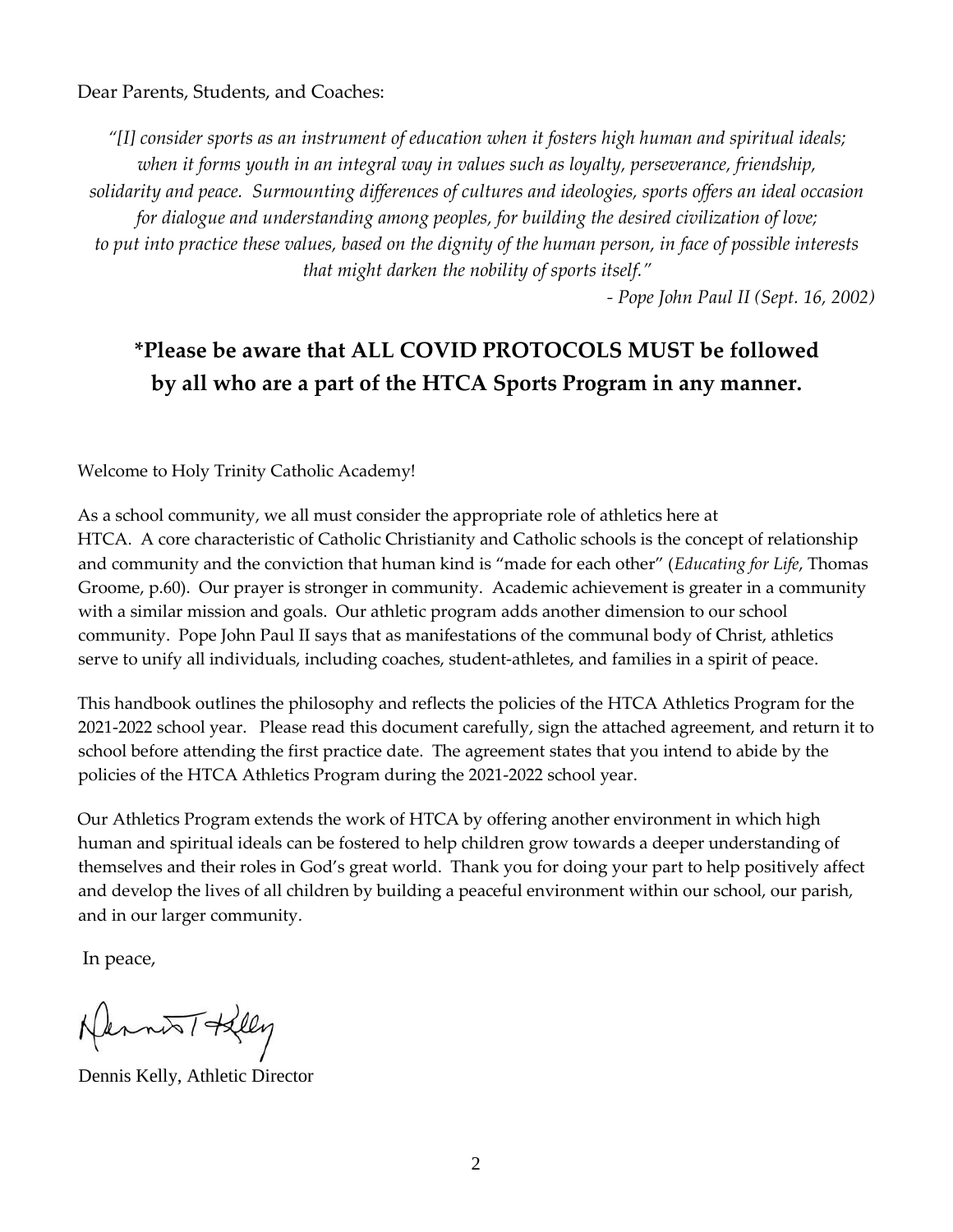## *HTCA ATHLETICS*

### *HTCA Mission Statement*

HTCA offers a Christ centered education while providing an academically challenging program. In fostering the Catholic philosophy of serving God and community, and by instilling a lifelong desire for learning, each child is prepared spiritually, intellectually, and socially to become a loving citizen and a disciple of Jesus Christ.

## *HTCA Athletics Program Mission*

The HTCA Athletics Program dedicates itself to the pursuit of excellence in athletics within the framework of a Catholic community and in accordance with its primary role as an educator and spiritual guide. The Athletics Program is committed to providing opportunities for each individual student‐ athlete to reach his/her highest potential while developing the qualities and spirit of a Catholic Christian utilizing a Core Gospel Values approach.

### *HTCA Athletics Program Philosophy:*

*"Do you not know that the runners in the stadium all run in the race, but only one wins the prize? Run so as to win. Every athlete exercises discipline in every way. They do it to win a perishable crown, but we an imperishable one." Corinthians 9:24‐25* 

As a Catholic school, HTCA upholds Christian values and principles. Though our athletic teams strive to win in the sense of having the best score, we recognize the real value of Catholic school athletics is realized only if it fosters the development of the human person—both in spirit and in body—by cultivating Christian character, strengthening personal integrity and responsibility, and promoting the pursuit of excellence in all endeavors. **Participation on a team is a privilege.** With this privilege come responsibilities in the areas of preparation, attitude, sportsmanship, and academics. These responsibilities exist both in and out of school, both in athletic and non‐athletic settings. We recognize the need for God's support and guidance in meeting these responsibilities.

### *Conference Affiliation:*

The HTCA 5<sup>th</sup> Grade through 8<sup>th</sup> Grade boys and girls participate in several local leagues (i.e. St. Ann; Shehan Center) depending on team preferences and needs. Our 2nd, 3rd and 4th Graders participate in the HTCA run and sponsored "Suburban League."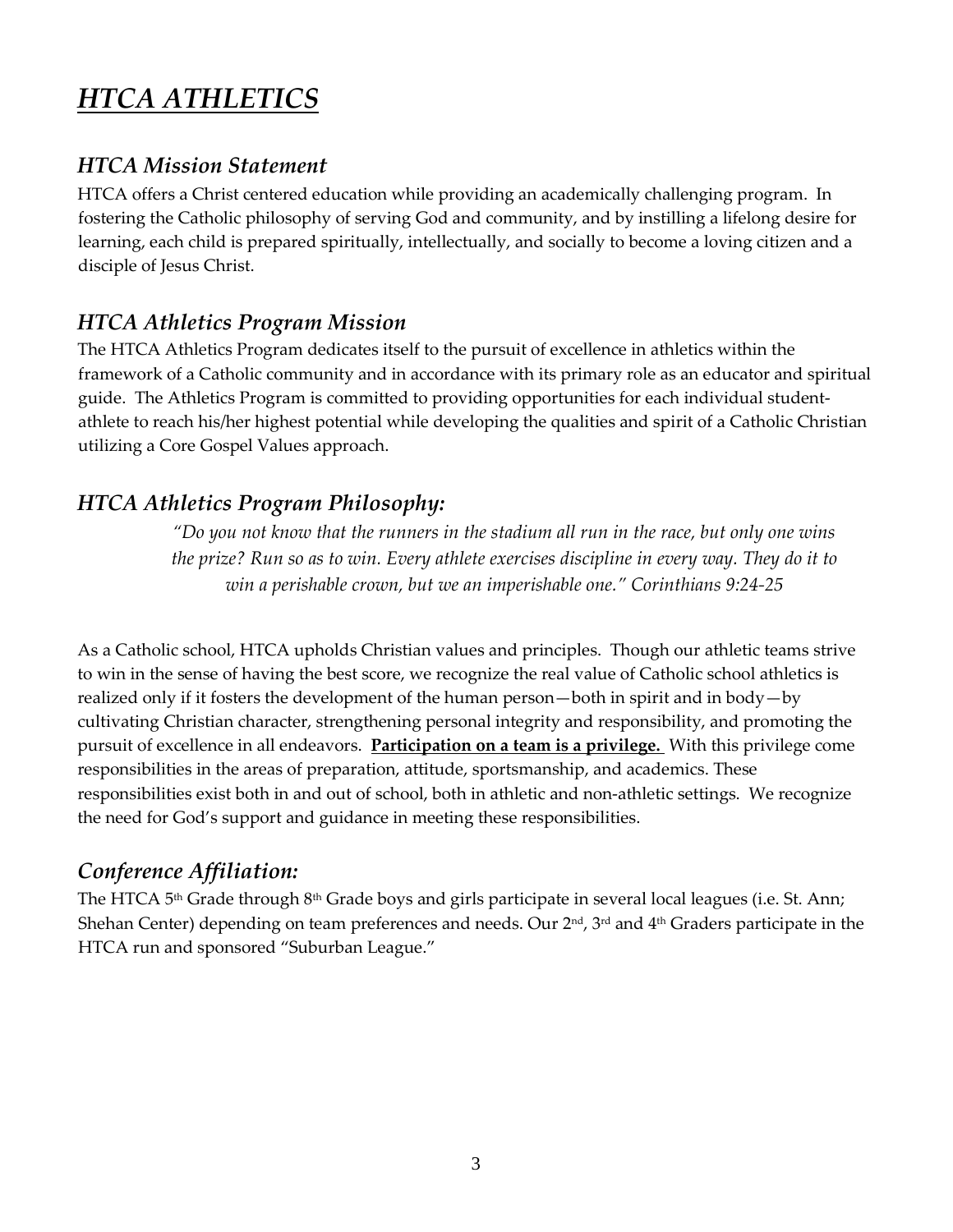## *REGISTRATION INFORMATION*

## *Nondiscriminatory Policy*

HTCA Athletics Program admits any students of any race, color, and national or ethnic origin to all the rights, privileges, programs, and activities generally accorded or made available to students of the school. It does not discriminate on the basis of race, color, national or ethnic origin in the administration of its participatory policies, admissions policies, or athletic programs.

#### **Athletic Registration Form**

Students wishing to participate in sports will complete the HTCA Program Athletics Registration on or before October 15<sup>th</sup>.

Any student who decides to participate on a team after the deadline should see the Athletic Director before attending practice. Deadlines are not intended to prevent a student from participating on a sports team, but they are necessary to make sure that team sizes do not become too large to allow for proper instruction of participants. Registration need only be completed one time during the school year.

#### **Pre-Season Orientation Meeting**

Prior to beginning each season, the Athletic Director will hold a meeting for all potential student‐athletes and their parents. During this meeting the Athletic Handbook will be reviewed. The coaches will also facilitate a discussion group during this meeting to introduce themselves and share their expectations specific to their sport. Parents should contact the Athletic Director prior to the meeting should they not be able to attend.

#### *Fees*

2021-2022 Sports Participation Fees:

Winter:

- Basketball: \$TBA
- Cheer: \$TBA

#### Spring:

- Cross Country: \$TBA
- Volleyball: \$TBA
- Golf: \$TBA

Other sports will be considered, such as tennis and soccer, based on availability of coaches, facilities and player interest.

For those families who have more than one child participating in the Athletics Program for the 2021‐2022 season, each additional child is half price.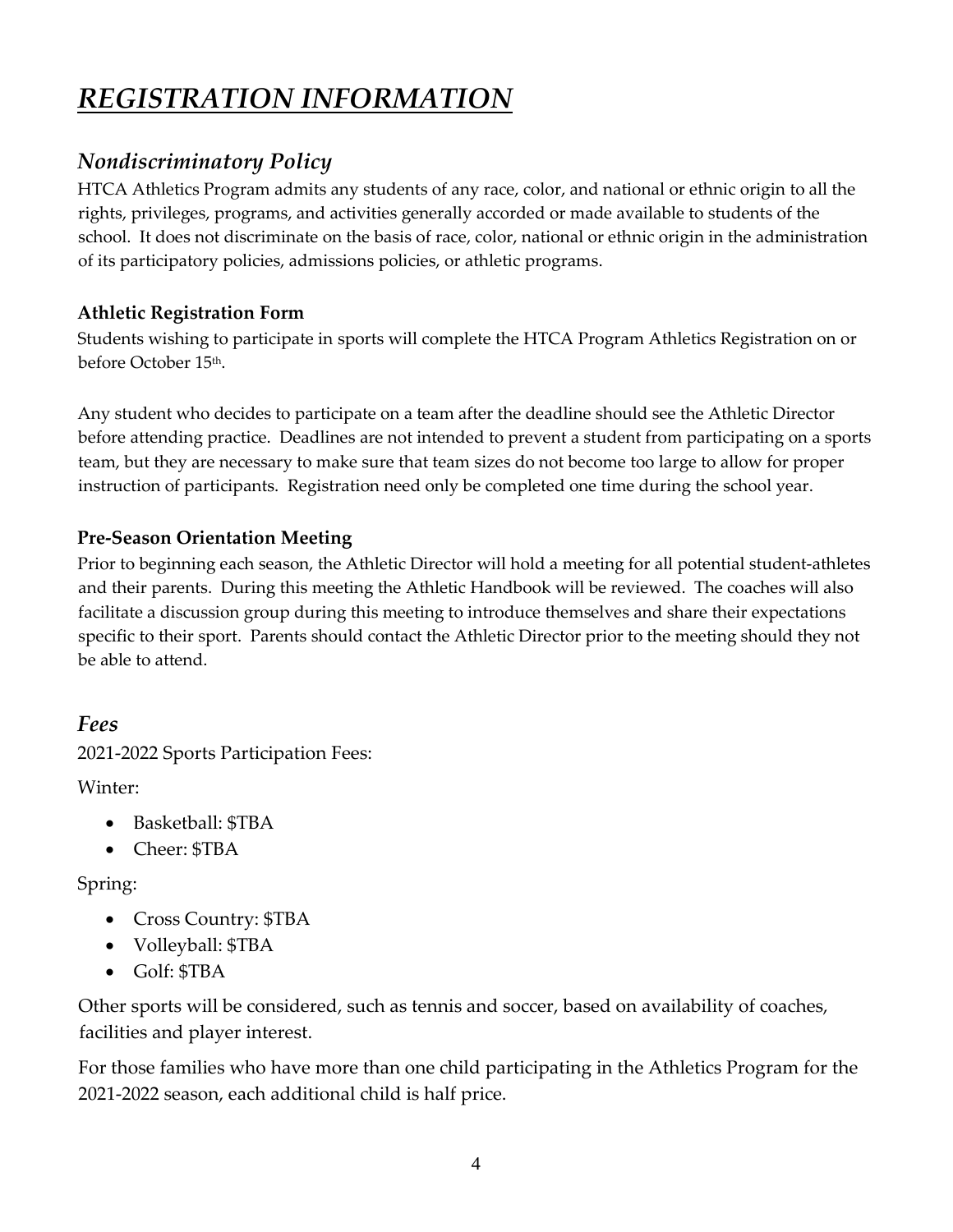## *GENERAL INFORMATION*

## *Levels of Competition*

Development of the skills fundamental to sport receives primary emphasis on each athletic team offered at our school. Each team experience, however, may be slightly different depending on the level at which the team is competing.

| LEVEL                                | <b>Varsity</b><br>Teams at this level strive to<br>prepare students for high<br>school athletics                                                                                                            | <b>Junior Varsity</b><br>Teams at this level serve as transitions<br>from the developmental level to varsity<br>level teams.                                                                              | <b>JJV and Developmental</b><br>Though each team at HTCA emphasizes<br>the development of fundamental skills, the<br>*Suburban League will offer an optional<br>"developmental" team for very first timers<br>depending on sign-up and demand.                                                                             |
|--------------------------------------|-------------------------------------------------------------------------------------------------------------------------------------------------------------------------------------------------------------|-----------------------------------------------------------------------------------------------------------------------------------------------------------------------------------------------------------|----------------------------------------------------------------------------------------------------------------------------------------------------------------------------------------------------------------------------------------------------------------------------------------------------------------------------|
| <b>COMMITMENT</b><br><b>REQUIRED</b> | High<br>Students and families must<br>commit to ~4 events a week-<br>practice, games, scrimmages,<br>etc.<br>*attendance at Sunday<br>practices and practices during<br>holiday breaks may be<br>requested. | Moderate<br>Students and families must commit to<br>~4 events a week--practice, games,<br>scrimmages, etc.<br>*attendance at Sunday practices and<br>practices during holiday breaks may be<br>requested. | Low                                                                                                                                                                                                                                                                                                                        |
| <b>TRYOUTS</b>                       | Varies according to sign up<br>interest and capacity                                                                                                                                                        | Varies according to sign up interest<br>and capacity                                                                                                                                                      | <b>None</b>                                                                                                                                                                                                                                                                                                                |
| <b>COMPETITION</b>                   | Officiated games against other<br>schools as well as tournament<br>and non-conference games.<br>Season ends with a<br>conference and Diocesan<br>tournament                                                 | Officiated games against other schools<br>as well as tournament and<br>nonconference games.<br>Season ends with a conference and<br>Diocesan tournament                                                   | Suburban League games provide<br>participating athletes opportunities to<br>practice learned skills in competitive game<br>situations that have modified rules<br>enforcement that place an emphasis on<br>learning and development. Suburban<br>league games are officiated by IAABO<br>board (IAABO.org) certified refs. |
| PLAYING TIME                         | 3 minute minimum                                                                                                                                                                                            | 3 minute minimum.                                                                                                                                                                                         | All athletes participate with emphasis on<br>equal playing time for each athlete                                                                                                                                                                                                                                           |
| <b>SKILLS</b><br><b>EMPHASIZED</b>   | -Advancing game strategies -<br>Leadership skills on and off the<br>field/court<br>-Individual fundamentals<br>reinforced and extended                                                                      | -Importance of next level conditioning,<br>team dynamics and skill development<br>-Formal game strategies introduced -<br>Tournament play and Diocesan<br>playoffs                                        | -Basic individual fundamentals<br>-Introduction to team dynamics and rules<br>of formal competition                                                                                                                                                                                                                        |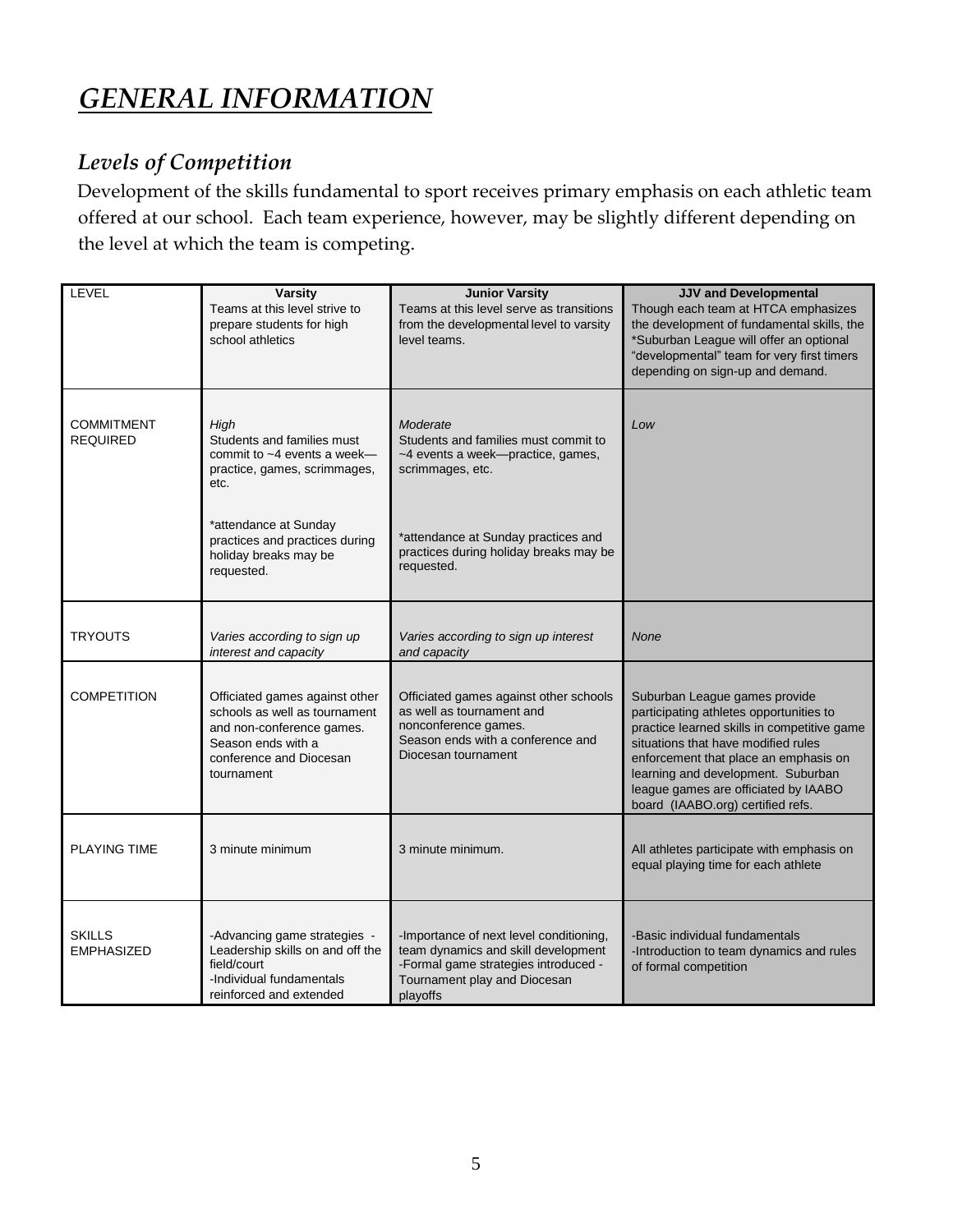Suburban League: HTCA runs basketball league for 2nd, 3rd and 4th Grade Boys and Girls. The 2 nd Grade team is a "developmental" (introductory) level team that will play a limited practice and game schedule with modified rules. Games are held at the HTCA gym during the season.

| <b>SEASON</b> | <b>GIRLS</b>                                                                                                                                                                                                                                       | <b>BOYS</b>                                                                                                                                                                                                                      |
|---------------|----------------------------------------------------------------------------------------------------------------------------------------------------------------------------------------------------------------------------------------------------|----------------------------------------------------------------------------------------------------------------------------------------------------------------------------------------------------------------------------------|
| Winter        | Basketball<br>• Varsity – $7th$ and $8th$ grades<br>Junior Varsity $-5^{\text{th}}$ and $6^{\text{th}}$ grades<br>$\bullet$<br>• $JJV - 2^{nd}$ , 3 <sup>rd</sup> and 4 <sup>th</sup> grades<br>Cheerleading<br>• $2^{nd}$ through $8^{th}$ grades | Basketball<br>• Varsity – $7^{th}$ and $8^{th}$ grades<br>• Junior Varsity – $5^{th}$ and $6^{th}$ grades<br>• $JJV - 2^{nd}$ , 3 <sup>rd</sup> and 4 <sup>th</sup> grades<br>Cheerleading<br>• $2^{nd}$ through $8^{th}$ grades |
| Spring        | Golf, Volleyball and Cross Country<br>$\bullet$ 4 <sup>th</sup> through 8 <sup>th</sup> grades                                                                                                                                                     | Golf, Volleyball and Cross Country<br>$\bullet$ 4 <sup>th</sup> through 8 <sup>th</sup> grades                                                                                                                                   |

## *Transportation Policy*

In accordance with the policies of the Diocese of Bridgeport, HTCA does not provide any transportation to or from athletic events. **All transportation is privately arranged by parents/guardians.** HTCA and the Diocese of Bridgeport assume no liability for accidents that may occur en route to any sporting practice or activity.

## *COACHING EXPECTATIONS and REQUIREMENTS*

Coaches are first and foremost educators and must work in coordination with the parents who are the primary educators of children. At all times, coaches must be examples of Christ the Teacher who serve as role models for student‐athletes to emulate. They must be messengers of the school mission and ensure that athletic programs embody the Catholic characteristics prevalent at HTCA.

HTCA Athletics Program also embraces the values and principles developed by the following organizations:

### **Positive Coaching Alliance (positivecoach.org):**

All coaches will be offered the opportunity to be certified as "Double Goal" coaches. Positive Coaching principles provide our coaches with a "how to coach" set of skills. Positive Coach "Double Goal Coach" training roots our coaches in fostering a winning attitude in our children but emphasizes the most important goal of teaching life lessons through sports.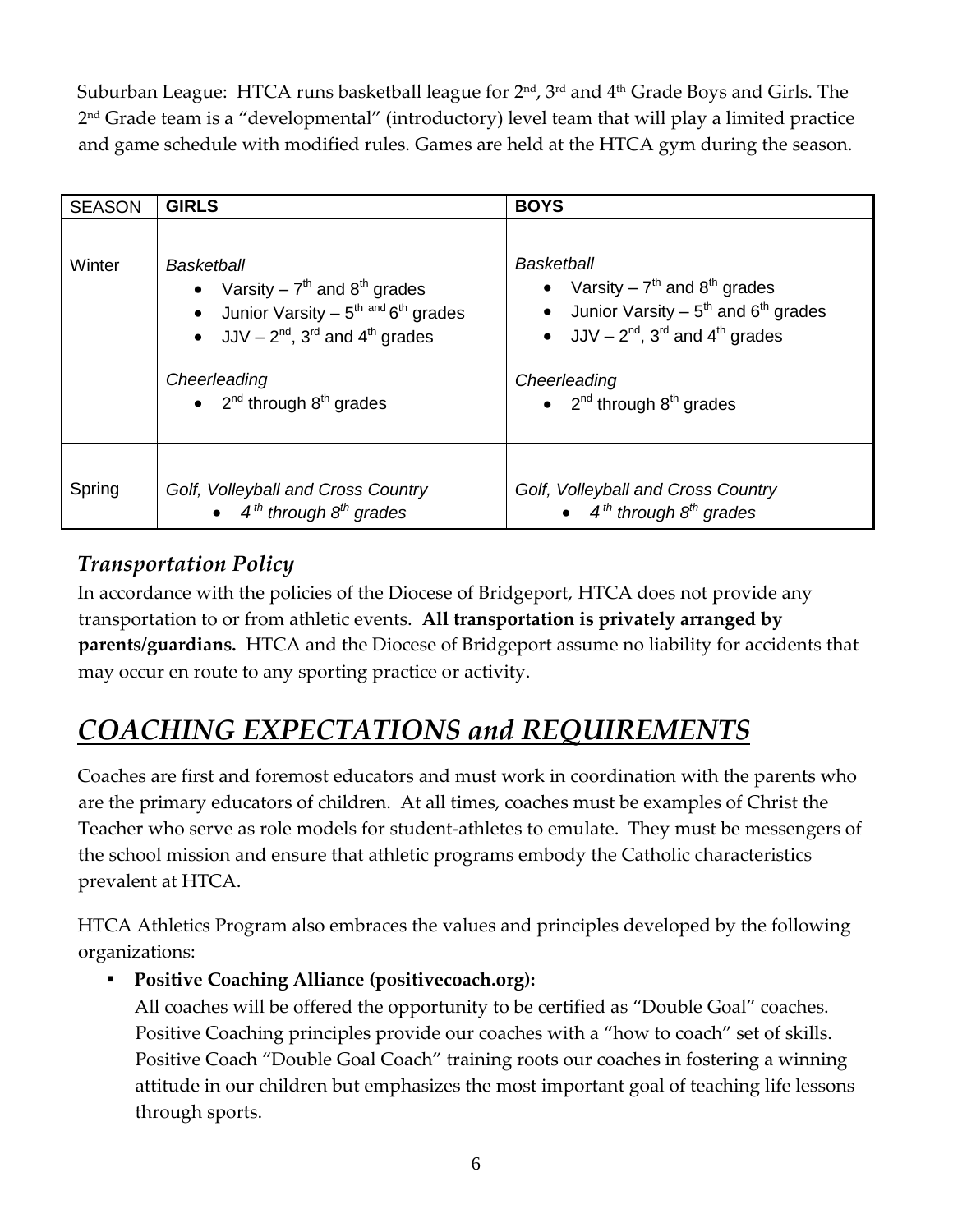#### **Character Counts (charactercounts.org):**

Our affiliation with the Character Counts organization assists our coaches to best understand "why we coach" and that is to build in our children outstanding sportsmanship and character traits while pursuing victory with honor.

### *Goal Setting*

When working with HTCA student-athletes, a successful coach will work towards goals in the following three dimensions: team, personal, and school.

#### **Team Goals**

HTCA coaches build a team by:

- 1. Advancing the athletes' understanding of their role as members of the communal body of Christ.
- 2. Creating a positive and memorable experience that will be cherished by the student athlete for the rest of his/her life.
- 3. Teaching the specific and unique skills of this sport to the very best of his/her abilities by using all means, methods, and resources available.
- 4. Teaching the skills of healthy competition that will prepare athletes and the team to succeed.

#### **Personal Goals**

HTCA coaches grow as individuals by:

- 1. Modeling character, sportsmanship, self‐discipline, and a lived faith.
- 2. Appreciating the moments of grace throughout a season, at times of winning and losing.
- 3. Becoming a lifelong learner of their sport.
- 4. Maintaining perspective in and throughout all athletic endeavors, realizing teachable moments exist in all experiences.
- 5. Fostering positive relationships with all school community stakeholders.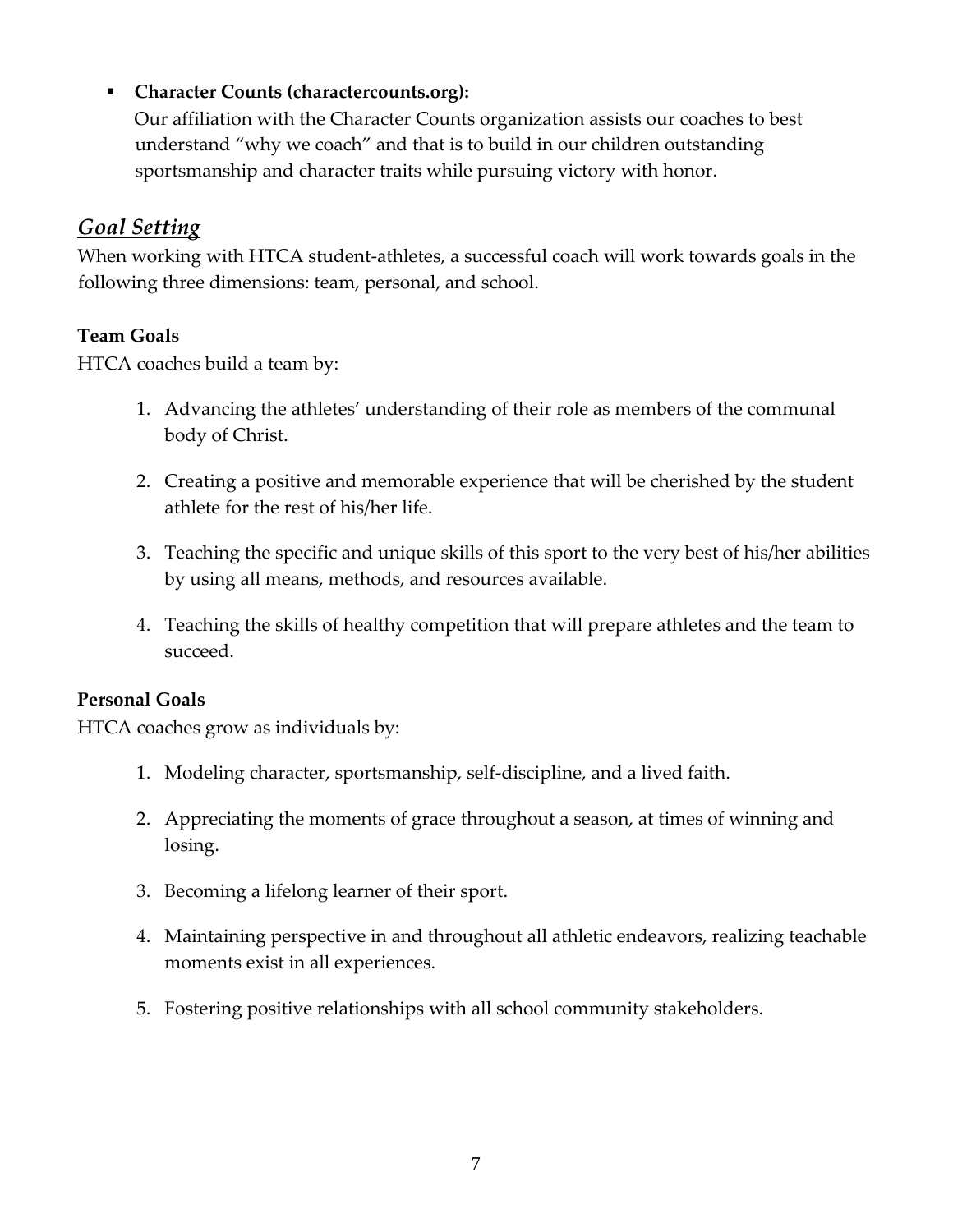#### **School Goals**

HTCA coaches contribute to the school community by:

- 1. Infusing the Gospel Values and school mission in all athletic activities.
- 2. Promoting academic excellence as an essential component in the development of student‐athletes.
- 3. Committing to effective communication with administrators, teachers, parents, and athletes.
- 4. Supporting the development of student‐athletes as leaders and role models in the greater school community.
- 5. Creating a culture of school unity and spirit as exemplified through sportsmanship, positive fan participation, and respect for all.

#### *Conduct of Coaches*

Coaches are called to be models and witnesses to their faith each day and as such, coaches are expected to uphold high standards of conduct in and out of season.

#### **Language**

Language should be appropriate and constructive at all times. Coaches are expected to not only monitor their own language, but they should also set and enforce standards of appropriate language for their athletes. This includes, but is not limited to swearing, harassment, exclusionary language, sexual innuendo, personal attacks, and unsportsmanlike gestures.

#### **Treatment of Opponents**

Although opponents are not a part of our school community, they are members of the larger body of Christ and should be treated as such. Coaches should model such respect for their athletes and should instruct players on how to welcome their opponents and all visitors in a way that conveys a sense of hospitality and community.

#### *Prayer*

Athletic experiences play an important role in the spiritual formation of students at HTCA. Genuine and lasting spiritual development is only possible through careful and conscientious preparation by those in leadership positions. Coaches, as team leaders, are chosen not just to be mentors and role models for student‐athletes, but also to be witnesses. Prayer should become an intentional component to a team's culture, not just a rushed event before or after a game or practice. Rather than emphasizing winning, prayers should focus on embodying the spirit of Christianity. Coaches are encouraged to build and create spiritual traditions into their approach to coaching at HTCA.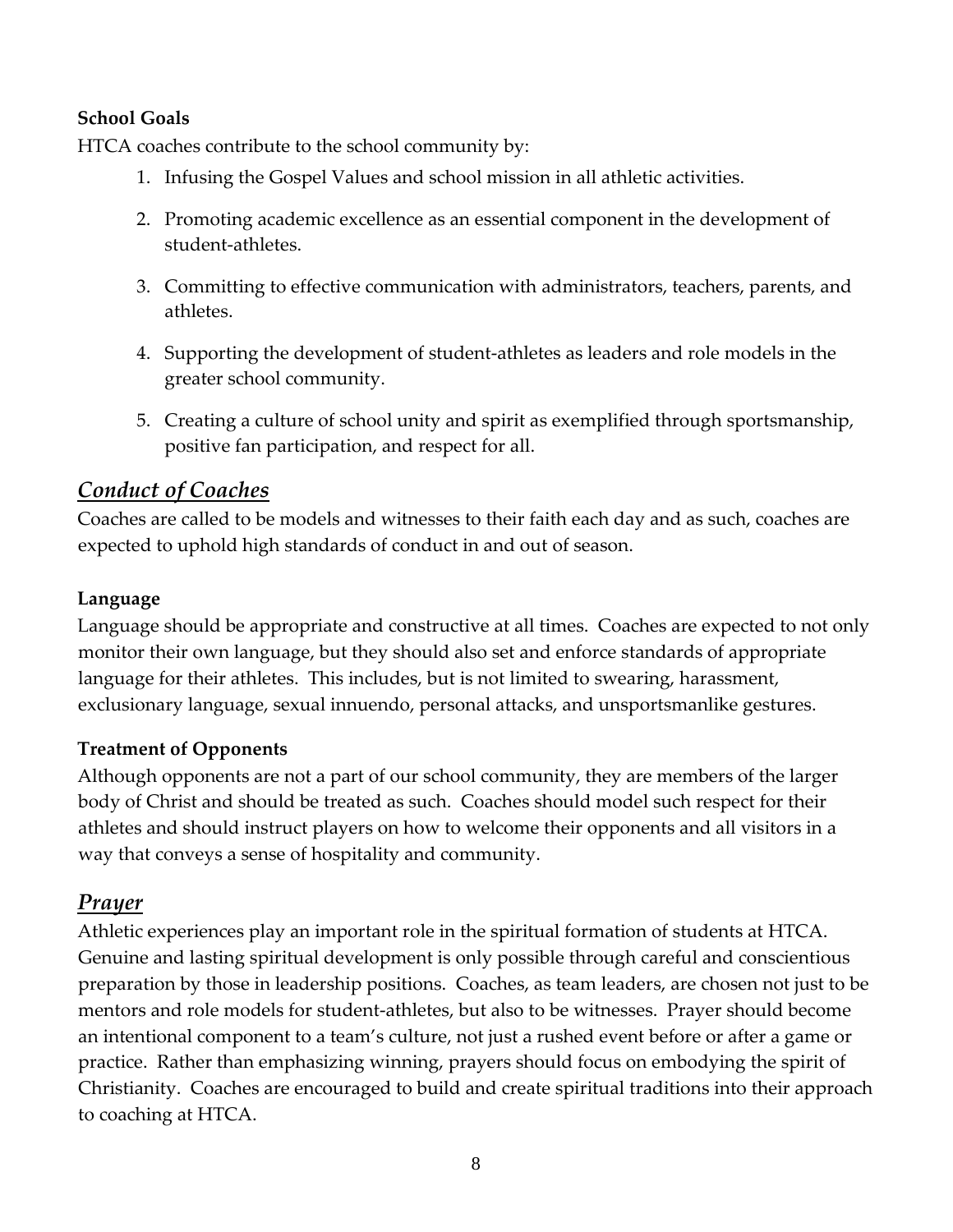## *Coaching Duties*

In addition to serving as witnesses and models of faith, Holy Trinity coaches are expected to fulfill the following duties:

- Plan out practices and games
- Supervise athletes at all times until they are picked up from practices/games
- Condition athletes properly
- Assign volunteers when/where needed for "front door" administration and other activities as needed
- Assess athletes' readiness for practice & competition
- Instruct properly on what to do and what not to do
- Maintain safe playing conditions
- Ensure cleanliness of facilities
- Provide proper equipment
- Communicate practice and game schedule to athletes and parents
- Select, train, and supervise assistant coaches
- Certify as Virtus trained coaches

## *Virtus*

**All coaches and referees MUST be Virtus trained.** The VIRTUS programs empower organizations and people to better control risk and improve the lives of all those who interact with the Church.

More info and training registration and schedule can be found at: https://virtusonline.org/virtus

## *Communication with Athletes and Parents*

Holy Trinity coaches should establish clear procedures and guidelines for communication with athletes and parents that align with the philosophy and mission of HTCA. **Mrs. Lanni, Head of School, MUST be copied on all email correspondence.** E‐mail should be used only to communicate basic information, such as time and location of games and practices. Discussions of concerns should always be done in person. If a face‐to‐face meeting is not possible, a phone call is acceptable. Before meetings, establish clear agendas and communicate that certain topics will not be discussed. Coaches do not have to discuss playing time, coaching strategies and specific plays, or information pertaining to other athletes.

## *Awards and Recognition*

The Athletics Program hosts an annual Sports Appreciation Dinner at the conclusion of the spring season. Coaches are expected to attend the evening to publicly introduce their players and summarize their season. Recognition of athletes, however, should be utilized throughout the season as a means of personal athlete formation and team‐building. Particular recognition of athletes should embody the goals and philosophies of the athletic department and program, not only physical talent. Some areas of recognition may include one's academics, sportsmanship, and Catholic nature/spirituality.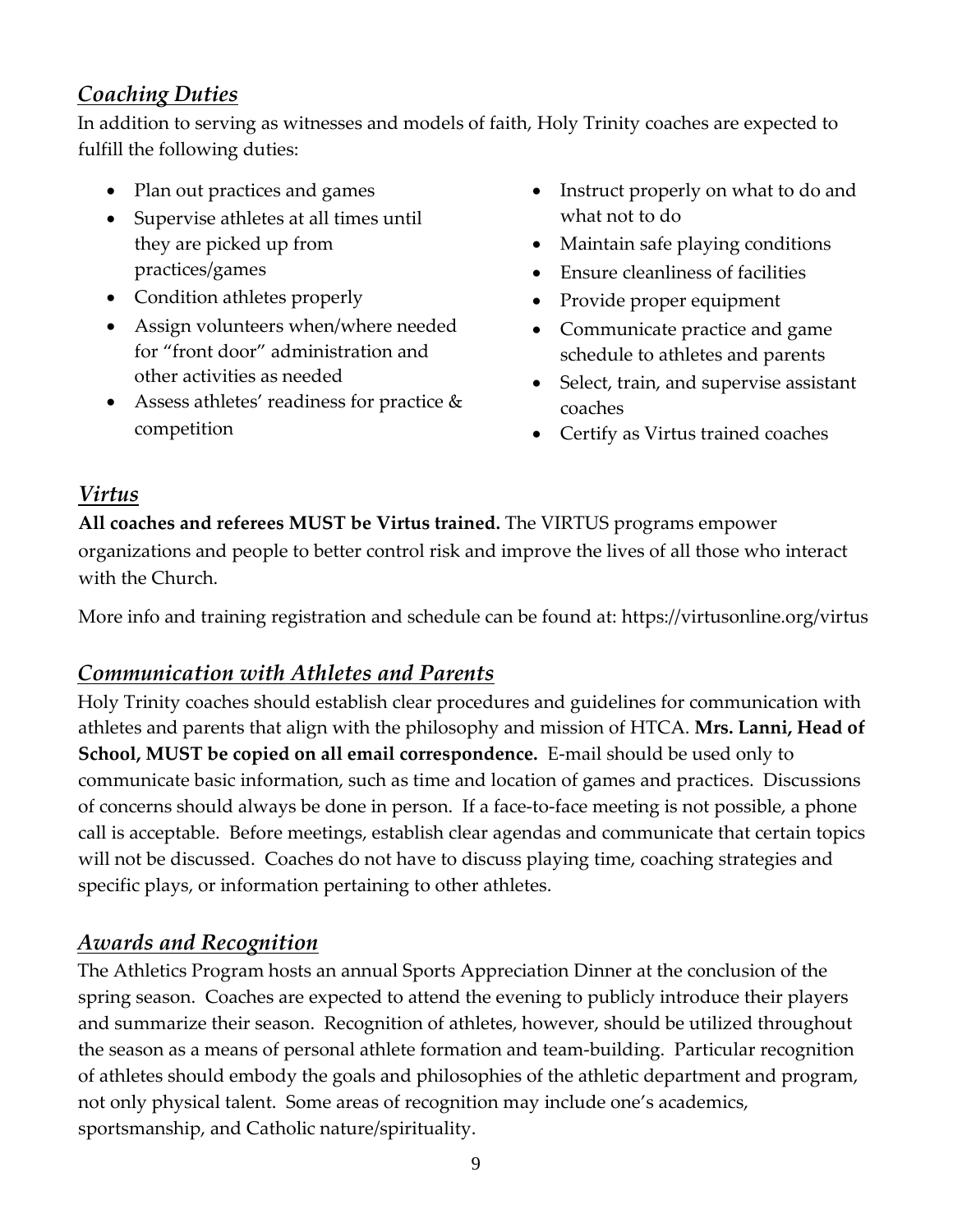HTCA Athletics Programs awards a \$250 scholarship at the annual banquet to a graduating  $8<sup>th</sup>$ grade boy and girl who have exemplified the truest ideals of the Holy Trinity Sports Program during their athletic career.

## *STUDENT EXPECTATIONS and REQUIREMENTS*

Students and parents should recognize that **participation in the Athletics Program is not a right of all students, but rather a privilege** to those selected individuals who possess the ability, attitude, disposition, cooperative spirit, and desire to represent the HTCA community in a favorable way. By joining the HTCA Athletics Program, a student becomes a representative of his/her team and of HTCA.

## *Eligibility and Probation*

We expect student‐athletes to maintain academic and behavioral standards in keeping with the HTCA Parent-Student Handbook and the teachings of the Catholic Church. These regulations and procedures apply while on school premises, during practices and competitions, and in the public arena.

A student will be considered *ELIGIBLE* to participate in interscholastic athletics at HTCA if their most recent academic report card or progress report reflects:

- A grade of C‐ or better in all subjects
- $\triangleleft$  A grade of 1, 2, or 3 in conduct for <u>all</u> subjects (a 3 is a concern and needs improvement)

A student‐athlete will be considered *ON PROBATION* should his/her most recent academic report card or progress report reflect any one or a combination of the following academic grades or conduct:

- 1. A grade of  $D+$  or lower in <u>any</u> subject
- 2. A grade of 4 in conduct in <u>any</u> subject

A student‐athlete will also be considered *ON PROBATION,* by the decision of the Head of School, should his/her behavior require:

- 1. Removal from a classroom
- 2. After‐school detention
- 3. Out‐of‐school suspension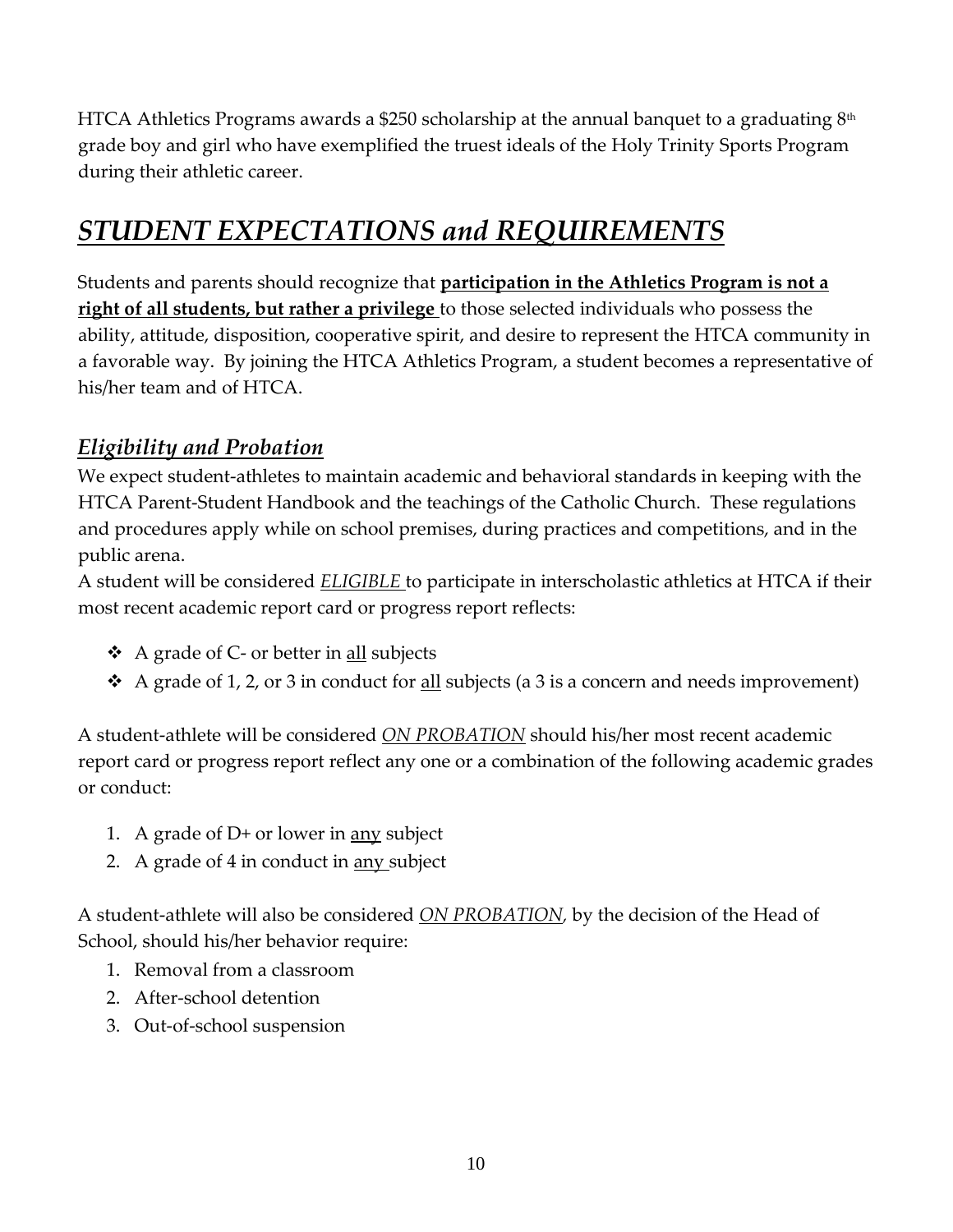*Probation* is one, two (2)‐week period during which a student‐athlete works to improve his/her grades and/or conduct. During this two-week period, a student is still considered a full, participating member of the athletic team; however, students will not be allowed to attend practices. *This probationary time should be spent wisely in improving one's grades and conduct*. Student-athletes are encouraged to seek extra help from those teachers in courses where he/she is struggling either before school or after school. HTCA faculty and staff are always willing to assist students in their academic studies and personal growth as young adults.

The only exception to the two‐week probationary period is the *Incomplete.* As soon as the student‐athlete makes up the work that caused the incomplete AND the work is to the satisfaction of the appropriate teacher, the student-athlete is no longer on probation.

#### **Evaluating Probationary Improvement**

A student‐athlete remains a full, participating member of a team if his/her grades at the end of the probationary two‐week period reflect a passing average or better in every class, and the student‐athlete maintained conduct in keeping with the HTCA Parent-Student Handbook and the teachings of the Catholic Church.

#### **Ineligibility**

A student‐athlete will be considered *INELIGIBLE* for interscholastic sports at HTCA should there be no improvement after the two‐week probationary period. *Ineligibility* means that a student‐athlete may NOT participate in interscholastic athletics at HTCA for the remainder of the season. This will result in the removal of the student from the team's roster.

All student-athletes are allowed one (1) probationary period per school year. Should a studentathlete fail to meet the academic and behavior standards outlined above more than once during a school year, he/she will be considered ineligible and will no longer be permitted to participate in interscholastic sports at HTCA for the remainder of the school year.

### *Student‐Athlete Expectations*

A student‐athlete's behavior is governed by the same rules, regulations, and procedures that apply to all students as set forth in the Holy Trinity Parent‐Student Handbook. Each student athlete is expected to demonstrate and encourage in others behaviors that reflect good sportsmanship. If behavior infractions occur, student‐athletes may face both a school and an athletic consequence.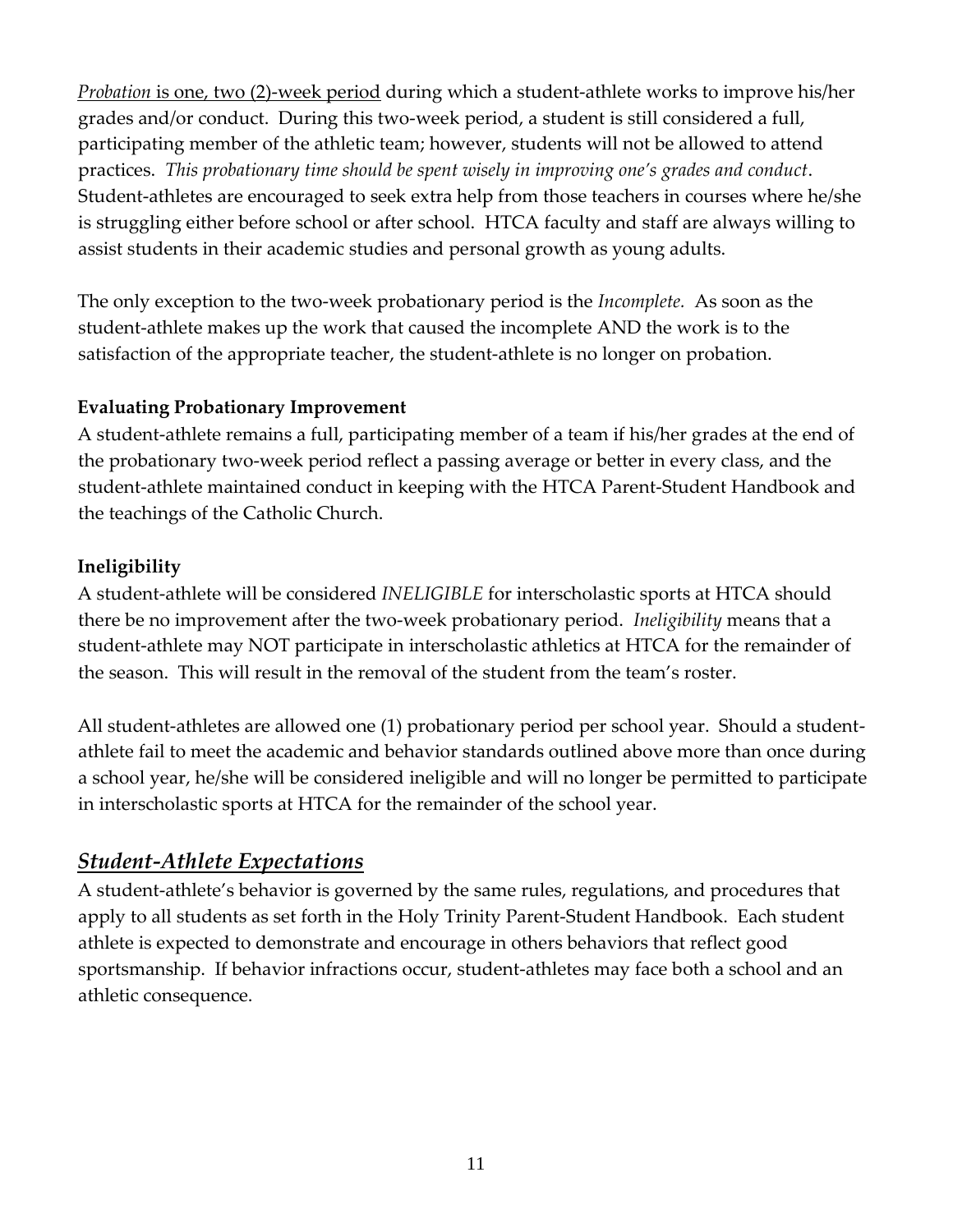#### **Attendance**

**All student‐athletes must be marked as present in school on the day of practice or a game in order to participate.** Please see the *Parent-Student Handbook* for what constitutes an absence.

All student‐athletes must recognize the time commitment made to a team. One is expected to attend all practices and games. If one cannot attend a practice or game, the coach and/or athletic director MUST BE notified *in advance*. Consequences for a missed practice or game will be informed by the team rules as outlined by the coach/team at the beginning of the season in addition to the natural consequences that result from missing practice instruction or game experience.

#### **Dress Code/Uniforms**

Student‐Athletes are highly visible representatives of the school and, as such, are responsible for using good judgment in their overall appearance. All teams, regardless of level, have a responsibility to ensure that their game attire speaks volumes of their class and excellence. All game shirts will be tucked in. No player should make modifications to his or her uniform. Athletes are to wear a school issued uniform and treat their uniform with respect. Teams that treat their uniforms with respect, exude class. *Uniforms must be returned to the athletic director within seven (7) days of the last game*. Progress reports and/or report cards may be withheld until the uniform is returned. If a uniform is not returned, parents are responsible for the cost of replacing the uniform.

#### **Sportsmanship**

All student‐athletes are expected to represent HTCA in an exemplary manner. This behavior is expected both on and off the court or field. Student‐athletes are expected to display the best of Christian courtesy and manners to all officials, coaches, opposing coaches, players, and spectators. At all times good sportsmanship is the rule, not the exception. The penalty for unsportsmanlike behavior during a practice or game will be left to the discretion of the coaches for each sport along with input from the athletic director. This can range from sitting out at practice to a one‐game suspension. In extreme cases when an athlete has been ejected from a game, multi‐game suspensions and dismissal from the team may be appropriate. The athletic director and Head of School will make the final decision following a meeting with the athlete, coach, and parent.

#### **Transfer Students/Injured Students**

Transfer students or students injured at the beginning of a season are eligible to play if there is one more than half of the games left in that sport's season. A transfer student is defined as enrolling in HTCA after the season begins.

No regularly enrolled student will be allowed to join a team after the first game (tournament or league) has been played.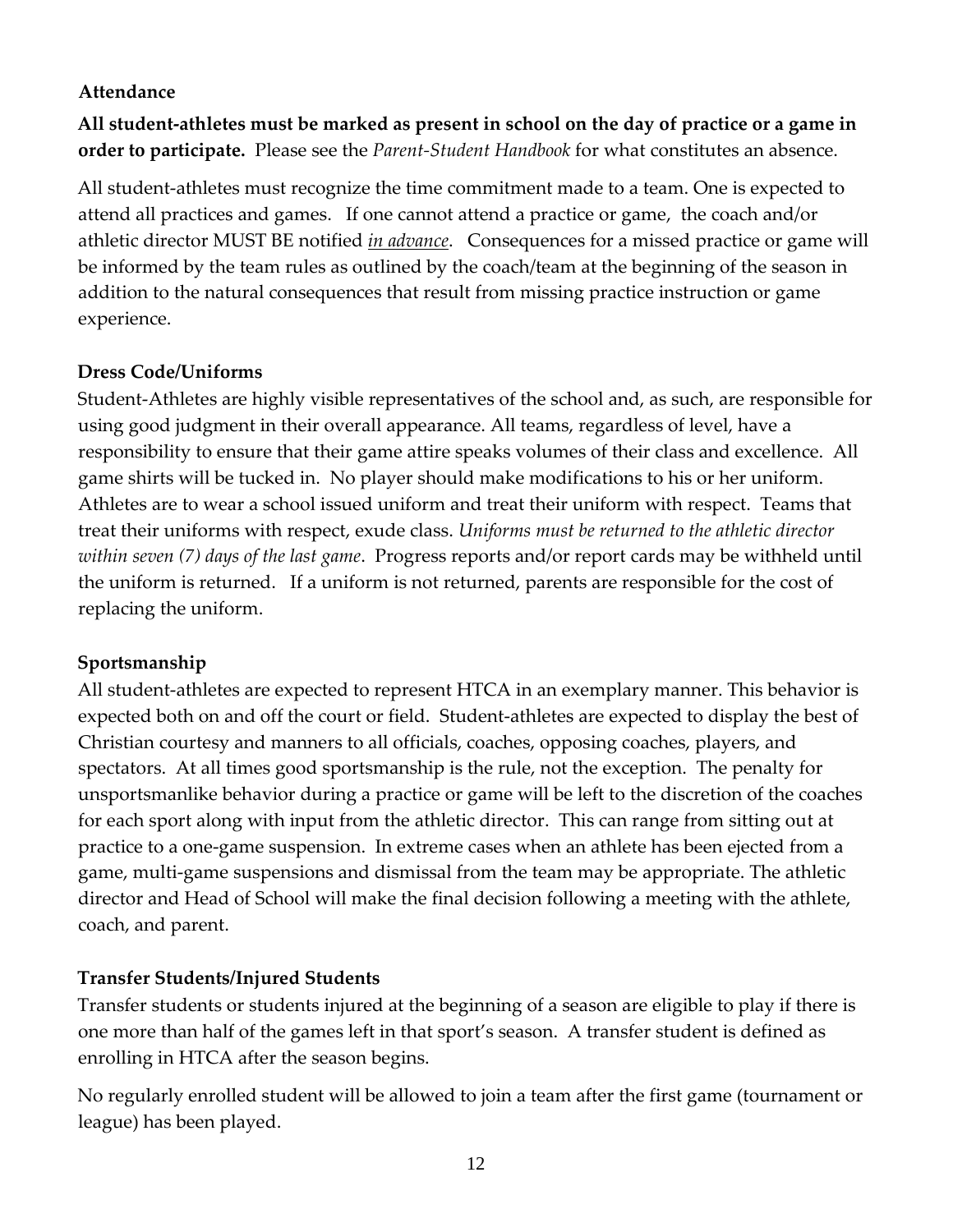## *EXPECTATIONS of PARENTS and STAKEHOLDERS*

*"It is incumbent upon parents to cooperate closely with the school teachers to whom they entrust their children to be educated; in fulfilling their duty teachers are to collaborate closely with parents who are willingly heard and for whom associations or meetings are to be inaugurated and held in great esteem." - Code of Canon Law, 796*

HTCA coaches and administrators respect the primacy of the parents as the first teachers of their student‐athletes and will partner with parents in the formation of student-athletes. Parents and other members of the community play a vital role in the holistic education of children including students' participation in school sponsored athletics. Together, all stakeholders should actively work to ensure that the Catholic mission and identity of HTCA permeates the athletics program.

### *Top Five Ways to Support your Student‐Athlete*

- 1. **Be present** Show up to games, cheer, and support our teams!
- 2. **Be positive**  Children learn from modeling. When talking about the game, season, performances and decision‐making, please share the gift of a positive outlook on life. Make sure that your child knows that win or lose, he/she is loved and supported.
- 3. **Encourage independence** Encourage student‐athletes to be responsible for the care of their athletic gear and to be prepared for practices and games. In addition, student‐athletes should speak directly with their coach about any questions and/or concerns.
- 4. **Observe the "24 Hour Cushion"** As do all good educators, HTCA coaches will naturally and deliberately reflect on game situations and decisions. Please allow coaches the time they need to process their decisions before approaching them with any questions. As stated above, coaches need not discuss playing time, coaching strategies and specific plays, or information pertaining to other athletes.
- 5. **Model behavior expectations for visiting spectators** Take pride in our athletic program and model for visitors how we…
	- i. CHEER for our team rather than against our opponents.
	- ii. RESPECT the integrity and authority of game officials.
	- iii. ALLOW coaches to coach without criticism from the spectators.
	- iv. HELP clean up at the end of athletic events.

### *Transportation*

**Transportation to/from practices and games is the sole responsibility of the parents.** Please ensure that your student‐athlete is picked up promptly at the end of each practice/game.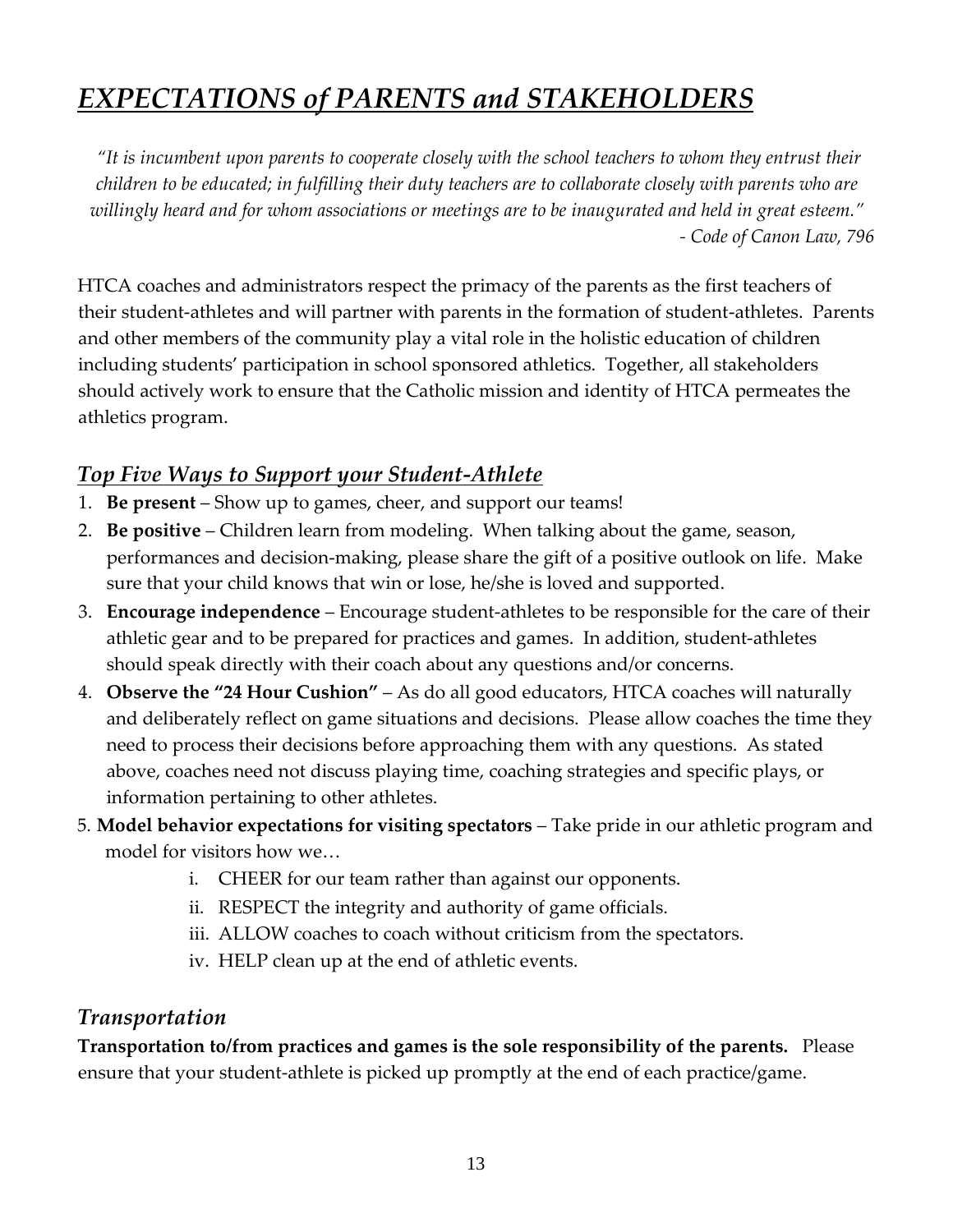## *Removal from Team – Parent Decision*

The Head of School, Athletic Director and coaches will respect and support the decision of a parent to remove his or her child from a team for any reason. However, once the child is removed, he or she may not return to that team for the remainder of the sport season.

## *REVISIONS/MODIFICATIONS TO POLICY*

The Head of School may make changes to any policies outlined in this handbook as needed and has the final decision with regards to any policy. Changes will be communicated to the public on a timely basis. *The Head of School has the authority to remove a student or cancel a season if student-athletes or parents are not adhering to HTCA standards.*